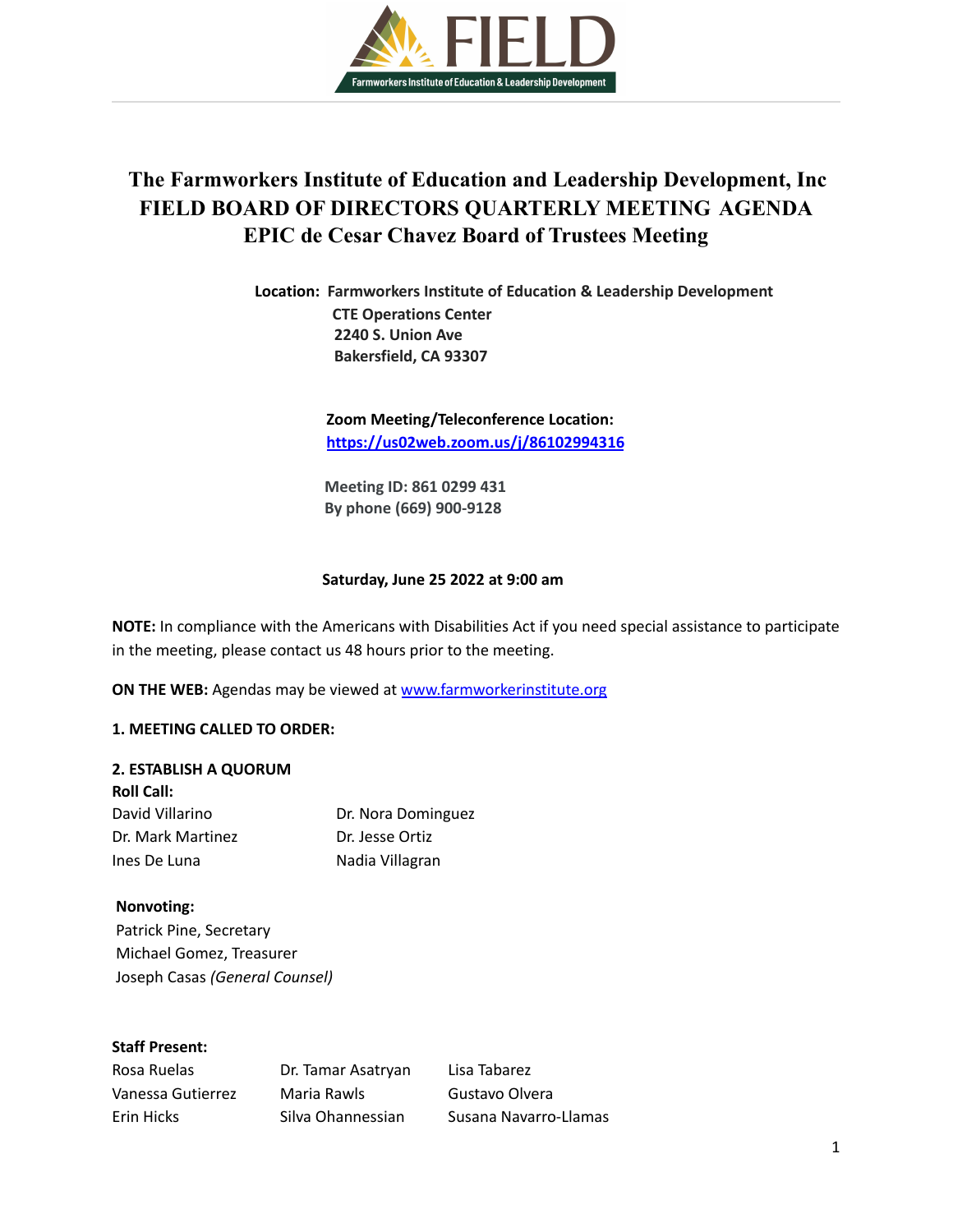

## **3. SALUTE TO THE FLAG / FARMWORKER POEM**

## **4. ADOPTION OF THE AGENDA**

## **5. OPEN PUBLIC FORUM**

It is appropriate for the public to address the FIELD Board regarding items of public interest within the *jurisdiction of the board before or during the Board's consideration of the items. Time allowed may be* limited to three minutes per item. If a large number wishes to speak on a specific item, the board may limit total input to 30 minutes on any item. Individuals or groups may address the board on items not *listed on the agenda; however, no action can or will be taken on the unlisted items. Further, Education Code §35145.5 also establishes the right of the public to place items on the agenda directly relating to business of the FIELD/EPIC Board of Directors. Agenda requests must be made in writing ten days prior to board meetings.*

In accordance with the law, the public and Board are hereby given notice that a tape recording of today's meeting is being made. This recording is to assist in the completion of the minutes. It is NOT a transcript of the meeting and may be disposed of in 30 days. The official transcript of this meeting will continue to *be the adopted minutes.*

## **6. CLOSE PUBLIC FORUM**

## **7. CLOSED SESSION**

*The board may call for a closed session to discuss confidential personnel matters, potential litigation, or other matters allowed under the Brown Act.*

## **8. OPEN SESSION**

## **9. APPROVAL OF THE CONSENT AGENDA:**

*All consent agenda items for the FIELD BOARD OF DIRECTORS are considered to be routine and will be enacted by one motion unless a board member requests separate action on a specific item. Approval recommended on all items listed:*

- *a) Approval of minutes from February 17, 2022*
- *b) Approval of Minutes from March 11, 2022*
- *c) Approval of Minutes from March 26, 2022*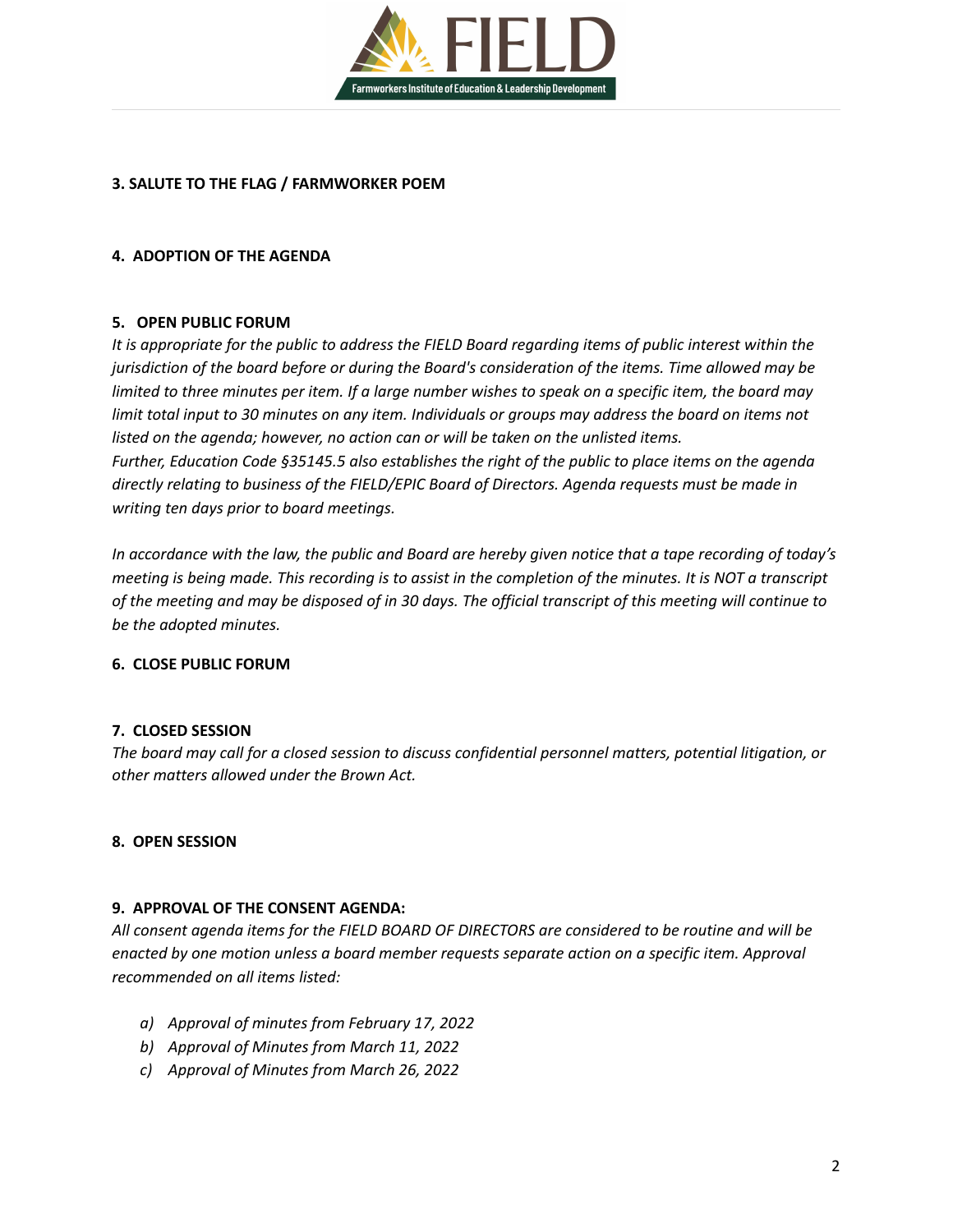

## **10. PUBLIC HEARING: LOCAL CONTROL ACCOUNTABILITY PLAN (LCAP) EPIC DE CESAR CHAVEZ CHARTER HIGH SCHOOL.**

i) The Purpose of the Public Hearing is to present the 2022-23 Local Control and Accountability Plan and to address any public comments and questions (EC § 42127(a)(1)

# **11. REPORTS: THE BOARD MAY, IF TIME PERMITS, TAKE BOARD REPORTS AND SUPERINTENDENT'S REPORT AT ANY TIME DURING THE MEETING AND NOT AT A SPECIFIC TIME.**

*There is very limited board discussion, between the board, except to ask questions or refer matters to* staff, and no action will be taken unless listed elsewhere on the agenda or on a subsequent agenda.

a) Financial Report

# **12. INFORMATION ITEMS (nonvoting)**

## **1. David Villarino, President/CEO**

- a) Executive Reports
- b) Proposed Quarterly Board Meeting Dates for 2022-2023 Fiscal Year
- c) Presentation of Cadiz FIELD Water and Land Joint Venture Proposal
- d) Board Vacancies Cirenio Rodriguez proposed replacement for Jesse Ortiz

## **2. Rosa Ruelas, Accounting Manager**

- a) EPIC Budget
- b) Leases/Property Management

## **3. Lisa Tabarez, EPIC Academic**

- b) Academic Reports
	- i) EPIC
	- ii) ESL
- c) Local Control Accountability Plan (LCAP) Presentation
- d) EPIC School Calendar & Teacher Work Days
- e) Declaration of Need for 2022-23
- f) Declaration of Need for the 2021-22 School Year, including Maggie Rodgers emergency CLAD
	- i) Approval of the Declaration of Need for the 2021-22 school year in order to verify this item has been presented and adopted during a regularly scheduled public board meeting and approved as a separate agenda item and not part of a consent agenda or calendar. This item is in consideration of EPIC Teacher Maggie Rodgers who has applied for the Emergency Cross Cultural, Language and Academic Development Permit for the 2021-22 school year.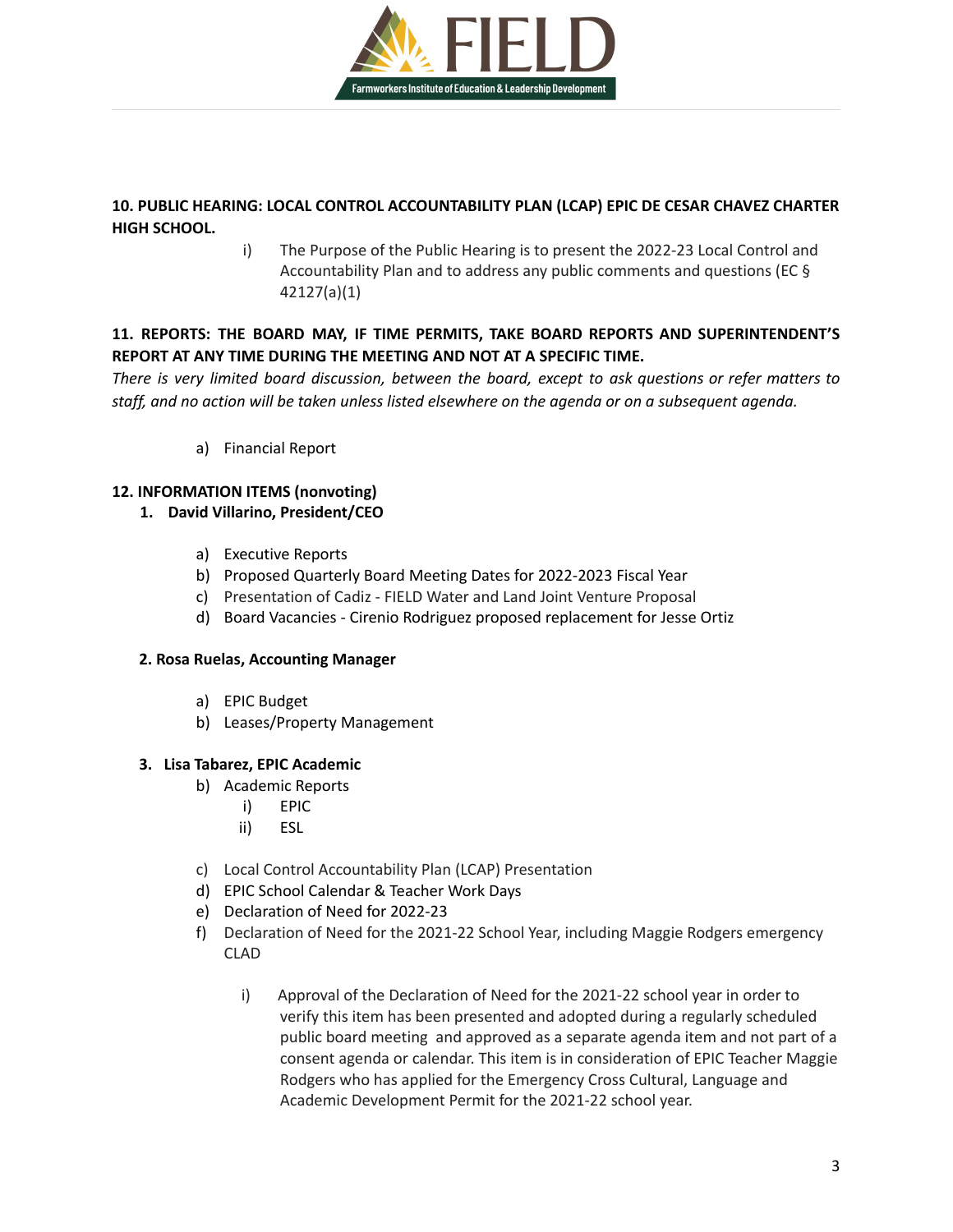

g) Review of Local Indicators

## **4. Vanessa Gutierrez, Student Services**

- a) Student Services Report
- b) Approval of Students and Staff with Disabilities Policy

## **5. Dr. Tamar Asatryan, Strategic Initiatives**

a) Strategic Initiatives Report

## **6. Gustavo Olvera, EPIC Worforce Development**

- a) EPIC Workforce Development Reports
	- I. CTE Report
	- II. CCEC Report

## **7. Erin Hicks, Coops Program Manager**

a) Cooperative Program Report

## **8. Maria Rawls, Asset and Development**

- a) Marketing & Real Estate Report
	- I. Acquisition & construction

## **9. Silva Ohannessian, Human Resources**

- a) Human Resources Report
- b) Diversity, Equity and Inclusion Statement
- c) Amendment to the 403(b) Plan to adopt auto enrollment/increase

## **13. OLD BUSINESS:**

# **14. NEW BUSINESS:**

**FIELD/EPIC:**

- 1. **Action Item**: Shall the FIELD Board of Directors/EPIC Board of Trustees approve the proposed Joint venture proposal between Cadiz and FIELD?
- 2. **Action Item:** Shall the FIELD Board of Directors/EPIC Board of Trustees approve the EPIC de Cesar Chavez High School Budget for 2022-23?
- 3. **Action Item:** Shall the FIELD Board of Directors/EPIC Board of Trustees approve the 2022-23 EPIC School Calendar & Teacher Work Days?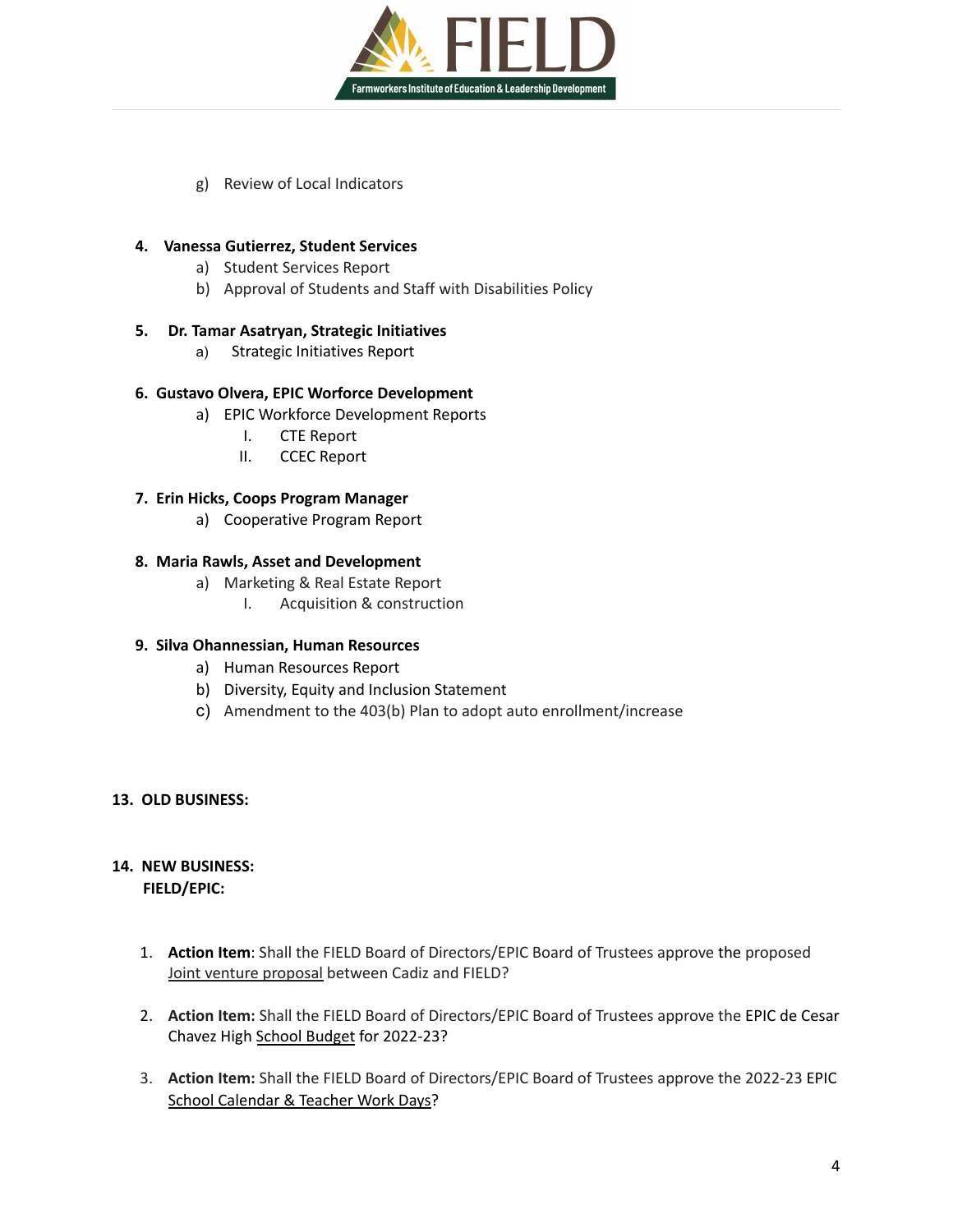

- 4. **Action Item:** Shall the FIELD Board of Directors/EPIC Board of Trustees approve the Declaration of Need for the 2021-22 school year, including Maggie Rodgers Emergency CLAD?
- 5. **Action Item:** Shall the FIELD Board of Directors/EPIC Board of Trustees approve the Declaration of Need for qualified teachers for the 2022-23 school year?
- 6. **Action Item:** Shall the FIELD Board of Directors/EPIC Board of Trustees approve the Provisional Internship Permits (PIP) for the following employees?
	- a) Noemi Mejia- Classroom teacher, multiple subjects, grades 9-12, EPIC Greenfield, Provisional Internship Permit, no objections to the issuance of this permit, signed by Lisa Tabarez, Administrator
	- b) Alyssa Castanon Classroom teacher, multiple subjects, grades 9-12, EPIC Palmdale, Provisional Internship Permit, no objections to the issuance of this permit, signed by Lisa Tabarez, Administrator
	- c) Barbara Flores Classroom teacher, multiple subjects, grades 9-12, EPIC Riverside, Provisional Internship Permit, no objections to the issuance of this permit, signed by Lisa Tabarez, Administrator
- 7. **Action Item:** Shall the FIELD Board of Directors/EPIC Board of Trustees approve the Local Control Accountability Plan (LCAP) for the 2022-23 School Year?
- 8. Action Item: Shall the FIELD Board of Directors/EPIC Board of Trustees approve the **EPIC Salary** Schedule for the 2022-2023 school year?
- 9. **Action Item:** Shall the FIELD Board of Directors/EPIC Board of Trustees approve the Students and Staff with Disabilities Policy?
- 10. **Action Item:** Shall the FIELD Board of Directors/EPIC Board of Trustees approve David M. Villarino as signatory designation for all grant proposals and grant awards included but not limited to this years RLC 37 grant from Cal Recycle?
- **11. Action Item:** Shall the FIELD Board of Directors/EPIC Board of Trustees approve the to the California State Department of Housing and Community Development a submission of an application for funding under the Multifamily Housing Program as part of the State's Super NOFA?
- **12. Action Item:** Shall the FIELD Board of Directors/EPIC Board of Trustees approve David M. Villarino to be authorized to execute the standard agreements, any amendments thereto, and of any related documents necessary to participate in the Multifamily Housing Program?